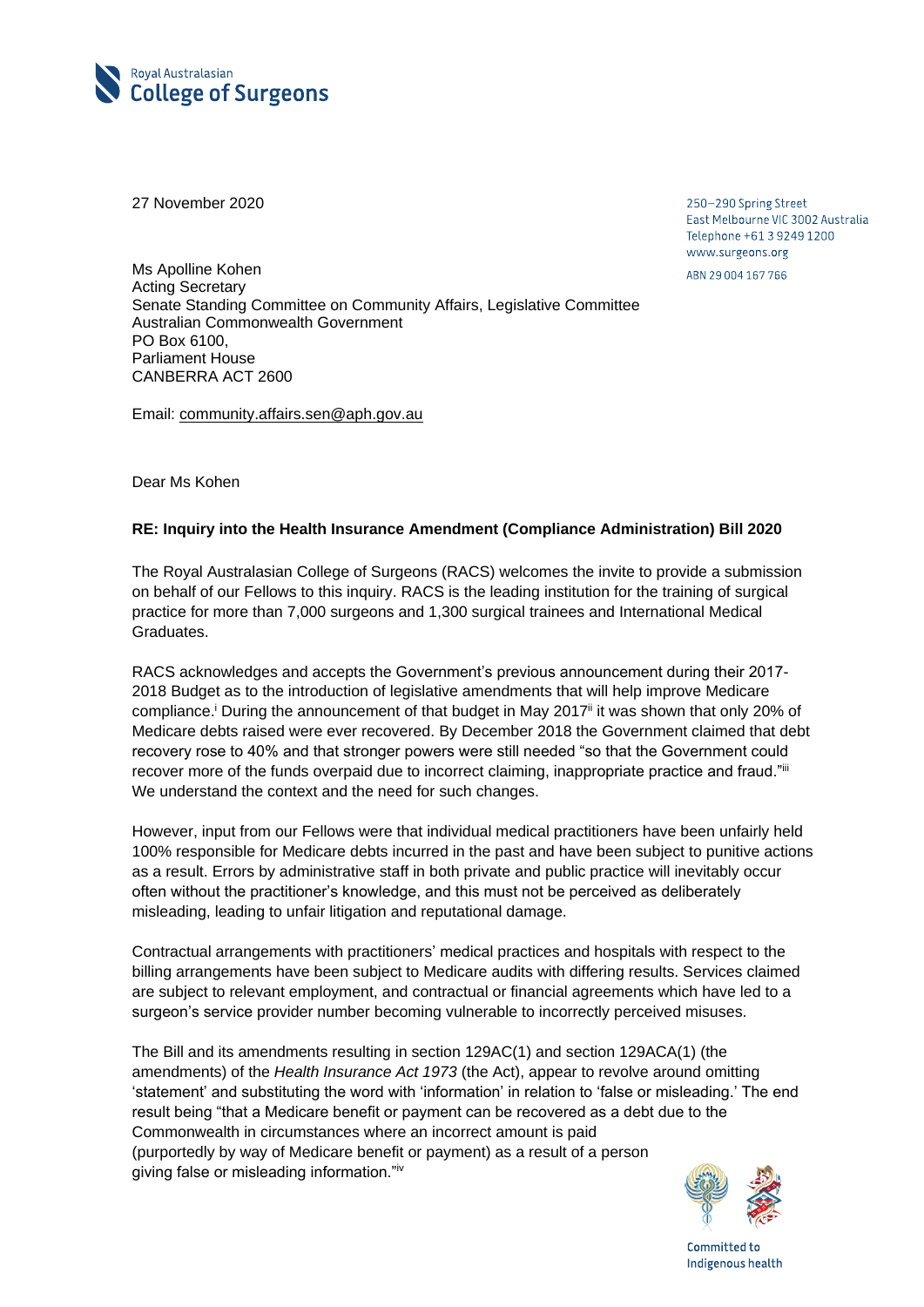But there is an absence of any real authoritative guidelines here. This creates undue Medicare audit anxieties, especially when the Chief Executive of Medicare does not seem to be required to identify the details of the allegations to the alleged practitioner.

RACS is concerned about two basic elements absent in the Bill and the legislative instrument of enforcement. These being:

- 1. Procedural Fairness and the Right to an Appeal
- 2. Errors Misconstrued as False or Deliberately Misleading

## **Procedural Fairness and the Right to an Appeal**

The Government's Explanatory Memorandum<sup>y</sup> explicitly states that the Chief Executive of Medicare does not have to identify the false and misleading statement made by the practitioner in question. This immediately raises the question of procedural fairness and the right to an appeal. Natural justice would ensure that the misleading claim should be completely transparent, and the evidence made available behind the request from government for a reimbursement.

RACS understands the Minister for Population, Cities and Urban Infrastructure the Hon. Alan Edward Tudge's explanation for this Bill in the Second Reading in that there may be "a possible misunderstanding about the operation of the act" due to technological advances in Medicare claiming and the requirement to creative more legislative "flexibility". vi RACS' concern is that the debate between what is deemed as 'information' as opposed to the previous usage of the term 'statement' reduces the issue to mere semantics at the cost of procedural fairness.

Minister Tudge stated the following in the Second Reading for the Bill:

"The vast majority of practitioners do the right thing—only a small proportion of Medicare services are claimed incorrectly…"

Minister for Health Greg Hunt has made similar comments:

"The overwhelming majority of healthcare providers claim MBS, PBS and Child Dental Benefits appropriately... Unfortunately, we know that a very small proportion do not."vii

RACS concurs with both of these statements, but this only raises the question as to why there is a sudden shift whereby the Chief Executive of Medicare does not have to identify the false and misleading 'information' made by the practitioner. There is confusion as to why Government thinks that this should be the new normative approach.

Another pitfall to avoid is the re-creation of a litigious regime, which will prove costly to the government. Historically it has been shown that doctors "fight vigorously" to defend their reputation against fraud charges with the assistance of their medical defence organisations. It has been reported that the Professional Services Review scheme (PSR) established in 1994 under the Act, have great power, among them being:

- to investigate a medical practitioner,
- the requisition of medical records,
- and to "compel answers under oath in a formal hearing and recommend a range of sanctions which include prosecution."

However, in its earlier manifestation, the PSR reported that between 1994 to 2005 they had 447 referrals where actions were taken. To resolve each action the PSR scheme cost on average \$70,000 per referralviii or \$31,290,000 in total.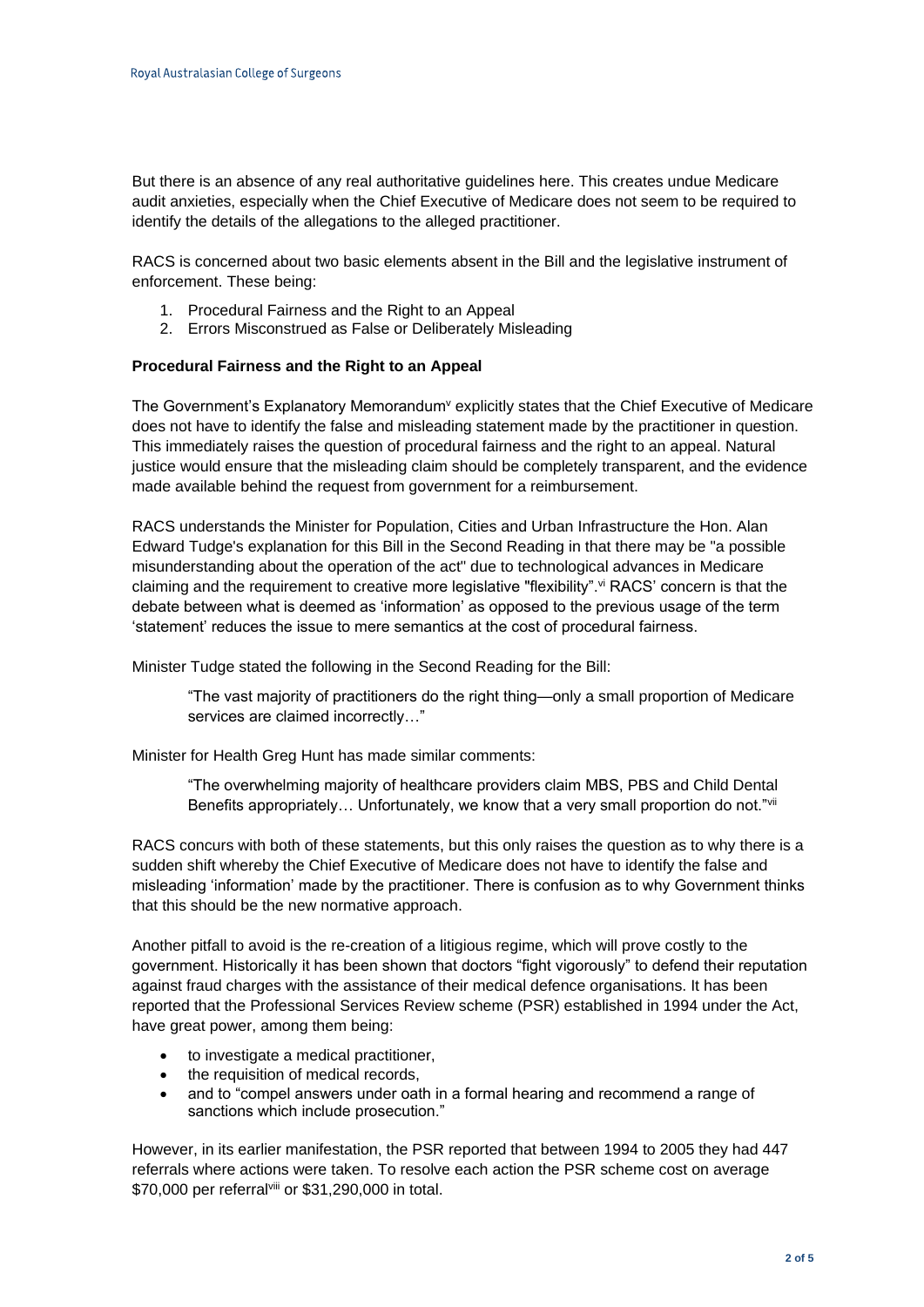## **Error Misconstrued as False or Deliberately Misleading**

Laws under the *Health Practitioner Regulation National Law* s136 already exist so as to deter external influences from corporate directors or managers to direct or incite their registered health practitioner employees to practise in ways that would constitute unprofessional conduct or professional misconduct.<sup>ix</sup> RACS' concern is whether there is a necessity for this Bill in becoming an unnecessary blunt punitive instrument where an electronic error was made. Such errors may find itself among numerous online and mobile processing systems which would encompass a bank's EFTPOS terminal or Easyclaim within a medical practice.

Hence, any use of an inappropriate or misleading MBS code requires a mechanism for reimbursement, but if this did occur in error by either the medical practitioner or their practice staff, assurances need to be made for such an act not to be deemed as an offence, or leading to a charge laid on either or both parties, nor the medical practice. A non-confrontational mechanism is required to deal with circumstances where irregularities occur infrequently with adequate protections for our Fellows and their practice. This has not been clearly stated by the Government.

In a recent Public Hospital Compliance meeting between RACS and the Provider Benefits Integrity Division, Health Financing Group, Compliance Operations Branch, Commonwealth Department of Health last August, the issue of potential duplication of Medicare payments in public hospitals where a patient with private health insurance (PHI) has been admitted was discussed. RACS spoke from their Fellows' experience that many hospital contracts have in their agreement the need to access a medical practitioner's provider number for billing purposes. Privatised surgery or outpatients in a public hospital present a potential problem, as practitioners rarely have control of the billings made by the hospital under their provider number. Practitioners can receive from the hospital at the year's end a notification of their billing total with the explanation that money collected is 'donated' back to the hospital for taxation purposes.

Importantly, instances can occur when the head of a unit's provider number is used for Medicare claiming, simply because their name is prominent on every patient's health chart in their department.

The impression RACS received from Government was that there needs to be more transparency and education with state and territory hospital administrations when it comes to this form of billing. On face value an error with respect to an individual service provider number could be deemed as false, resulting in an unfair and excessive reimbursement request by the Government. This would need to be directed to the public hospital and not to the practitioner, as the practitioner never receives the funds that are direct to public hospitals' special purpose funds.

When accusations of false and misleading information are made, damage to a practitioner's reputation and their subsequent mental wellbeing may transpire. Litigation is another avenue often pursued when legislation evolves into a perceived blunt punitive instrument. RACS encourages Government to provide more specific authoritative guidelines with a supportive education campaign and a right to an appeal process in case an error was made.

More work is also needed with various jurisdictions (states and territories) for public hospitals and private hospitals, as well as for private patients being cared for in public hospitals. To avoid any confusion, private and public hospitals should be encouraged to provide weekly reports to doctors as to how their provider numbers are being used in this context.

RACS is happy to assist Government with their messaging to surgeons provided an information package is developed for RACS to promote changes to our fellowship for educational purposes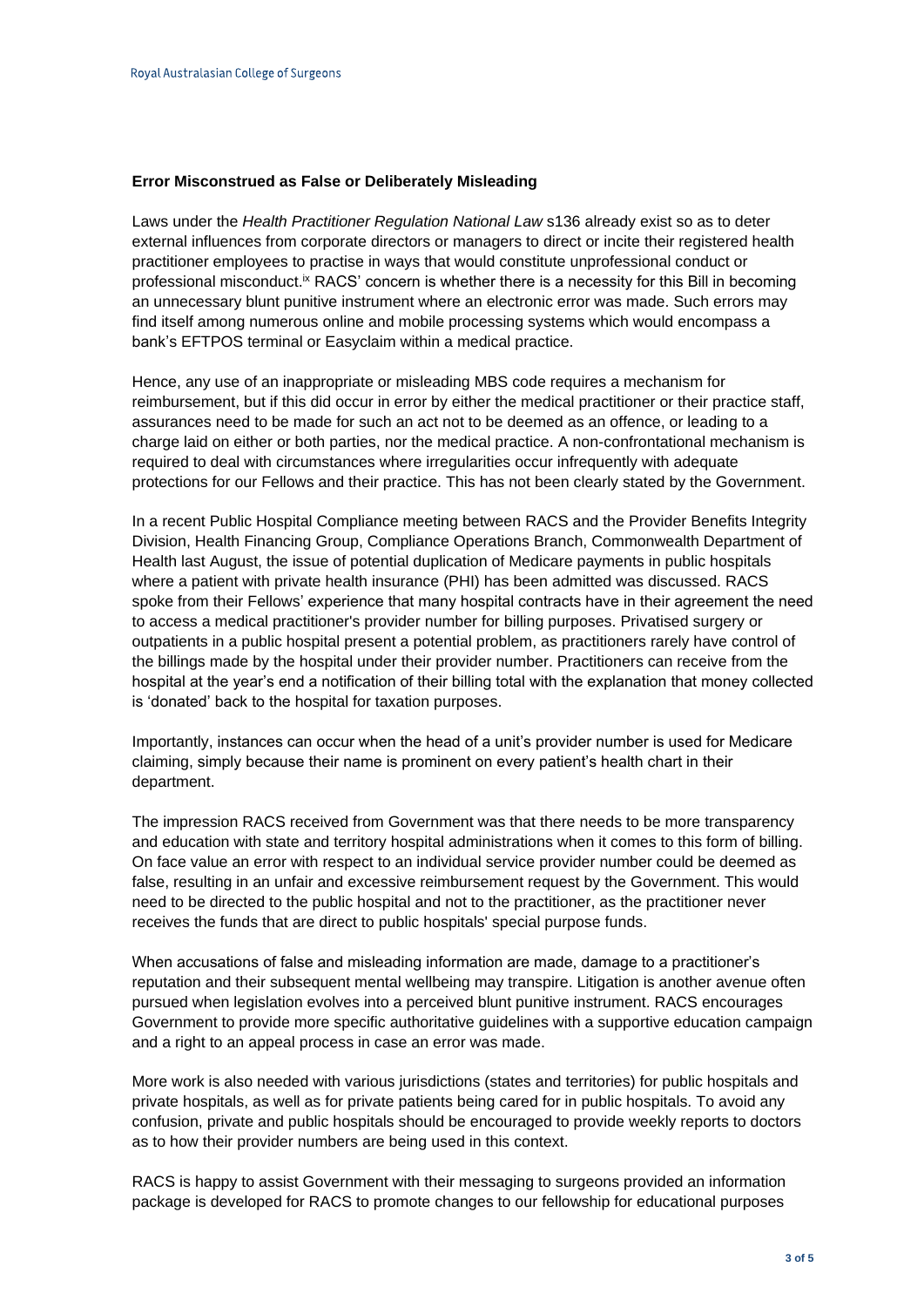both from a Commonwealth standpoint as well as a state and territory perspective where needed. RACS is open to working closely with Government to warn our Fellows of any related up and coming future audits.

## **Conclusion**

RACS' Code of Conduct explicitly opposes any form of false or misleading behaviour resulting in financial gain. As stipulated:

"I will abide by the Code of Conduct of this College, and will never allow considerations of financial reward, career advancement, or reputation to compromise my judgement or the care I provide."<sup>x</sup>

Considering this, RACS also believes in the core value of natural justice or *audi alteram partem*, "let the other side be heard as well". What appears to be lacking is a set of clear guidelines for the rippling after-effect these amendments will have on our profession. The following are in summary RACS' primary concerns regarding this Bill and the consequences expressed in its explanatory memorandum.

- The principle of reimbursement is reasonable if an error has been made
- The principle of Medicare not having to notify the practitioner what the error is, is not acceptable from a procedural fairness viewpoint
- Right of objection/appeal needs to be part of this legislation and within the parameters of the Exploratory Memorandum
- Clear distinction needs to be made of an error requiring reimbursement, from a deliberate act of fraud as an honest error could be made inadvertently by the practitioner, practice staff or public hospital staff
- Errors identified should be disclosed to practitioners and a request for reimbursement made that is not associated with litigation, punitive or unfair damage to reputation
- Repeated errors leading to suspicion of fraudulent behaviour may require a different framework to what is being proposed within the parameters of the Exploratory **Memorandum**

We look forward to receiving your response.

Yours sincerely **Dr Anthony Sparnor** 

President

**Office of the President** Telephone +61 3 9276 7404 [college.president@surgeons.org](mailto:college.president@surgeons.org)